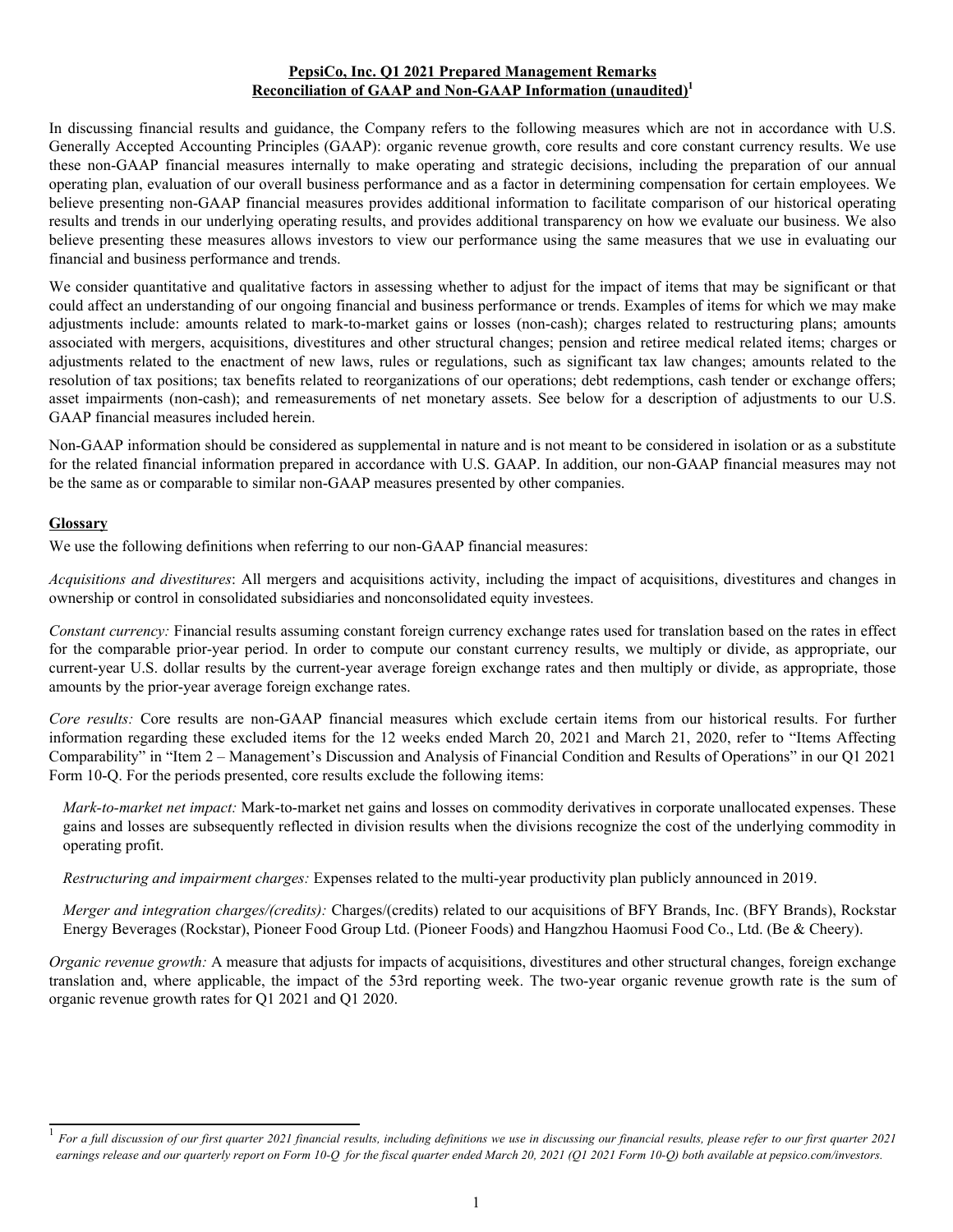*2021 guidance:* Our 2021 organic revenue growth guidance excludes the impact of acquisitions, divestitures and other structural changes and foreign exchange translation. Our 2021 core effective tax rate guidance and 2021 core constant currency EPS guidance exclude the mark-to-market net impact included in corporate unallocated expenses and restructuring and impairment charges. Our 2021 core constant currency EPS growth guidance also excludes the impact of foreign exchange translation. We are unable to reconcile our full year projected 2021 organic revenue growth to our full year projected 2021 reported net revenue growth because we are unable to predict the 2021 impact of foreign exchange due to the unpredictability of future changes in foreign exchange rates and because we are unable to predict the occurrence or impact of any acquisitions, divestitures or other structural changes. We are also not able to reconcile our full year projected 2021 core effective tax rate to our full year projected 2021 reported effective tax rate and our full year projected 2021 core constant currency EPS growth to our full year projected 2021 reported EPS because we are unable to predict the 2021 impact of foreign exchange or the mark-to-market net impact on commodity derivatives due to the unpredictability of future changes in foreign exchange rates and commodity prices. Therefore, we are unable to provide a reconciliation of these measures.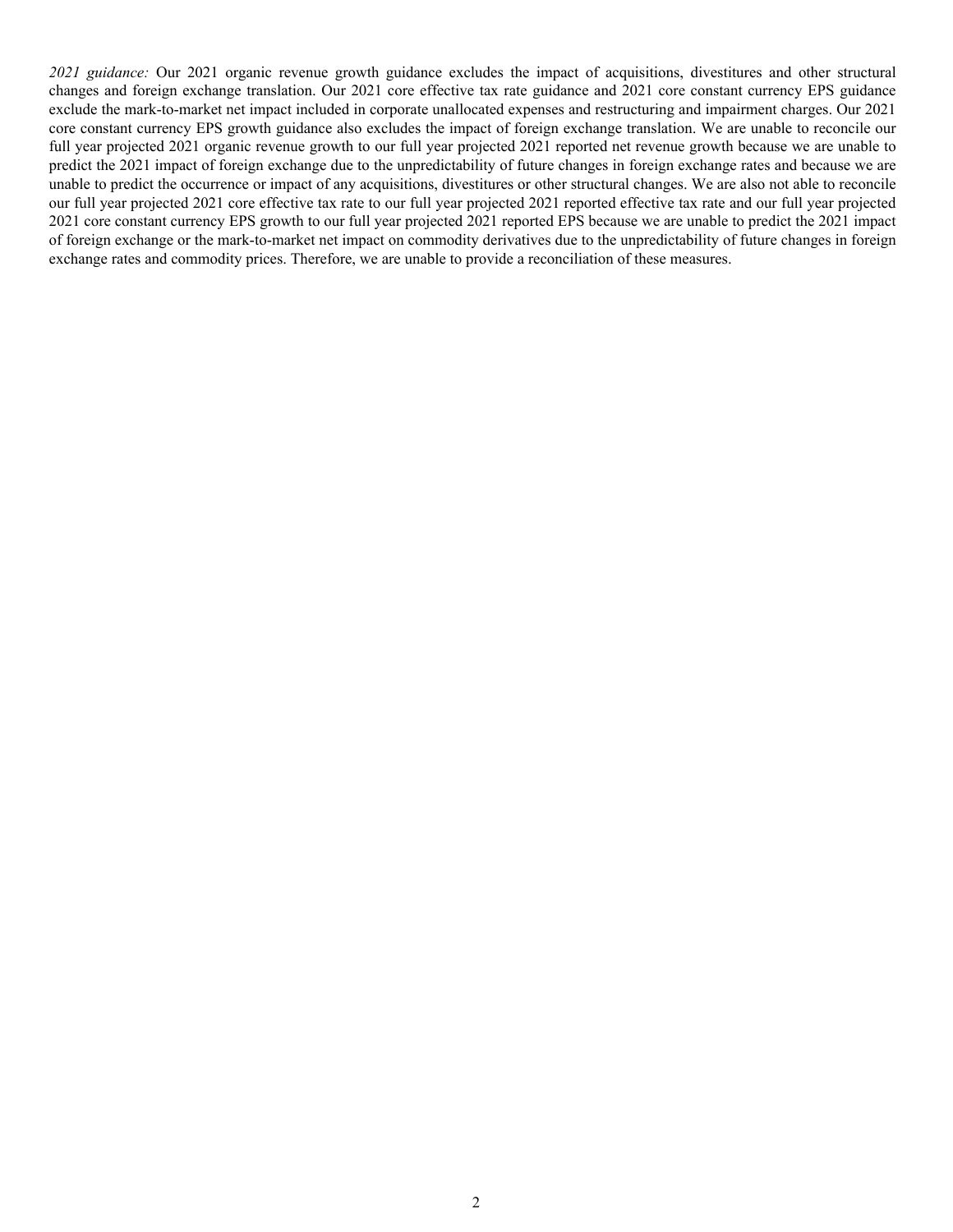#### **PepsiCo, Inc. and Subsidiaries Reconciliation of GAAP and Non-GAAP Information (unaudited)**

| <b>Diluted Earnings Per Share (EPS) Growth Reconciliation</b> | 12 Weeks Ended      |  |
|---------------------------------------------------------------|---------------------|--|
|                                                               | 3/20/2021           |  |
| Reported diluted EPS growth, GAAP measure                     | $29\frac{9}{6}$     |  |
| Mark-to-market net impact                                     | (14)                |  |
| Restructuring and impairment charges                          |                     |  |
| Merger and integrations charges/(credits)                     | (2.5)               |  |
| Core diluted EPS growth                                       | 13<br>$\frac{0}{0}$ |  |
| Impact of foreign exchange translation                        |                     |  |
| Core constant currency diluted EPS growth, Non-GAAP measure   | $\frac{0}{0}$<br>14 |  |

# **PepsiCo Net Revenue Growth Reconciliation** 12 Weeks Ended

|                                           | 3/20/2021      | 3/21/2020           | Two-year revenue<br>growth |
|-------------------------------------------|----------------|---------------------|----------------------------|
| Reported net revenue growth, GAAP measure | $7\frac{9}{6}$ | $8\frac{6}{6}$      | $\%$                       |
| Impact of:                                |                |                     |                            |
| Foreign exchange translation              | 0.5            |                     |                            |
| Acquisitions and divestitures             | (5)            |                     |                            |
| Organic revenue growth, Non-GAAP measure  | $\frac{0}{0}$  | $\frac{0}{0}$<br>8. | $\frac{0}{0}$<br>10        |

## **Frito-Lay North America Net Revenue Growth Reconciliation**

|                                           | 12 Weeks Ended                  |           |                |                            |               |
|-------------------------------------------|---------------------------------|-----------|----------------|----------------------------|---------------|
|                                           | 3/20/2021                       | 3/21/2020 |                | Two-year revenue<br>growth |               |
| Reported net revenue growth, GAAP measure | $\frac{0}{0}$<br>$\overline{4}$ |           | $7\frac{9}{6}$ |                            | $\frac{0}{0}$ |
| Impact of:                                |                                 |           |                |                            |               |
| Foreign exchange translation              |                                 |           |                |                            |               |
| Acquisitions and divestitures             | (0.5)                           |           |                | (0.5)                      |               |
| Organic revenue growth, Non-GAAP measure  | $\frac{0}{0}$<br>$\mathcal{F}$  | $\tau$    | $\frac{0}{0}$  | 10                         | $\frac{0}{0}$ |

## **Quaker Foods North America Net Revenue Growth Reconciliation**

|                                           | 12 Weeks Ended  |                    |                            |
|-------------------------------------------|-----------------|--------------------|----------------------------|
|                                           | 3/20/2021       | 3/21/2020          | Two-year revenue<br>growth |
| Reported net revenue growth, GAAP measure | $2 \frac{9}{6}$ | $7\frac{9}{6}$     | $\frac{0}{0}$              |
| Impact of:                                |                 |                    |                            |
| Foreign exchange translation              | (0.5)           |                    | (0.5)                      |
| Organic revenue growth, Non-GAAP measure  | $\frac{0}{0}$   | $\frac{0}{0}$<br>┑ | $\frac{0}{0}$<br>8         |

*Note – Certain amounts above may not sum due to rounding.*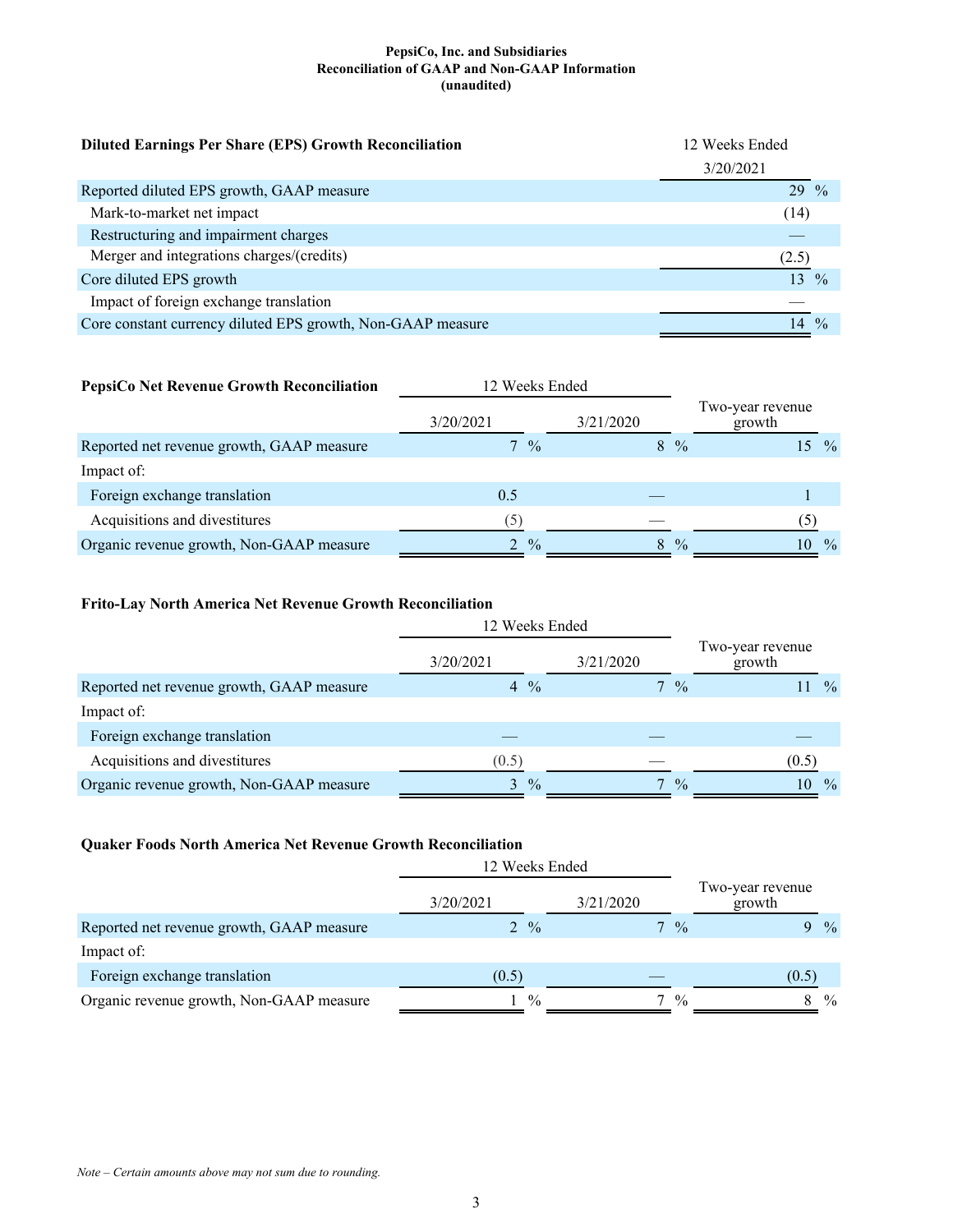#### **PepsiCo, Inc. and Subsidiaries Reconciliation of GAAP and Non-GAAP Information (unaudited)**

## **PepsiCo Beverages North America (PBNA) Net Revenue Growth Reconciliation**

|                                           | 12 Weeks Ended |                    |                            |
|-------------------------------------------|----------------|--------------------|----------------------------|
|                                           | 3/20/2021      | 3/21/2020          | Two-year revenue<br>growth |
| Reported net revenue growth, GAAP measure | 5 %            | $7\frac{9}{6}$     | $\frac{0}{0}$<br>12        |
| Impact of:                                |                |                    |                            |
| Foreign exchange translation              |                |                    |                            |
| Acquisitions and divestitures             | (3)            |                    | $\overline{4}$             |
| Organic revenue growth, Non-GAAP measure  | $\frac{0}{0}$  | $\frac{0}{0}$<br>6 | $\%$                       |

## **International Net Revenue Growth Reconciliation**

|                                           | 12 Weeks Ended      |           |                                      |
|-------------------------------------------|---------------------|-----------|--------------------------------------|
|                                           | 3/20/2021           | 3/21/2020 | Two-year revenue<br>growth           |
| Reported net revenue growth, GAAP measure | $12 \frac{9}{6}$    | $9\%$     | $\frac{0}{0}$<br>22                  |
| Impact of:                                |                     |           |                                      |
| Foreign exchange translation              |                     |           |                                      |
| Acquisitions and divestitures             | (12)                |           | $\perp$                              |
| Organic revenue growth, Non-GAAP measure  | $\frac{0}{0}$<br>3. |           | $\frac{0}{0}$<br>$\frac{0}{0}$<br>14 |

| <b>Net Revenue Growth Reconciliation</b>                     | 12 Weeks Ended 3/20/2021                     |                                    |                                  |                                                  |  |
|--------------------------------------------------------------|----------------------------------------------|------------------------------------|----------------------------------|--------------------------------------------------|--|
|                                                              | Impact of                                    |                                    |                                  |                                                  |  |
|                                                              | Reported %<br>Change,<br><b>GAAP</b> Measure | Foreign<br>exchange<br>translation | Acquisitions and<br>divestitures | Organic %<br>Change, Non-<br><b>GAAP</b> Measure |  |
| Global snacks and food                                       | $DD\%$                                       | <b>LSD</b>                         | (HSD)                            | MSD %                                            |  |
| Global beverages                                             | $LSD\%$                                      |                                    | (LSD)                            | LSD $%$                                          |  |
| Developing and emerging markets                              | $DD\%$                                       | <b>MSD</b>                         | (DD)                             | $\overline{MSD}$ %                               |  |
| Latin America:                                               |                                              |                                    |                                  |                                                  |  |
| <b>Brazil</b>                                                | $(DD)$ %                                     | <b>DD</b>                          |                                  | $DD\%$                                           |  |
| Mexico                                                       | $(MSD)$ %                                    | <b>MSD</b>                         |                                  | $LSD\%$                                          |  |
| Europe:                                                      |                                              |                                    |                                  |                                                  |  |
| Russia                                                       | $(MSD)$ %                                    | DD                                 |                                  | $DD\%$                                           |  |
| Africa, Middle East and South Asia:                          |                                              |                                    |                                  |                                                  |  |
| India                                                        | $LSD\%$                                      | <b>LSD</b>                         |                                  | $\overline{MSD\%}$                               |  |
| Asia Pacific, Australia and New<br>Zealand and China Region: |                                              |                                    |                                  |                                                  |  |
| China                                                        | $DD\%$                                       | (HSD)                              | (DD)                             | $DD\%$                                           |  |

*Note – Certain amounts above may not sum due to rounding.*